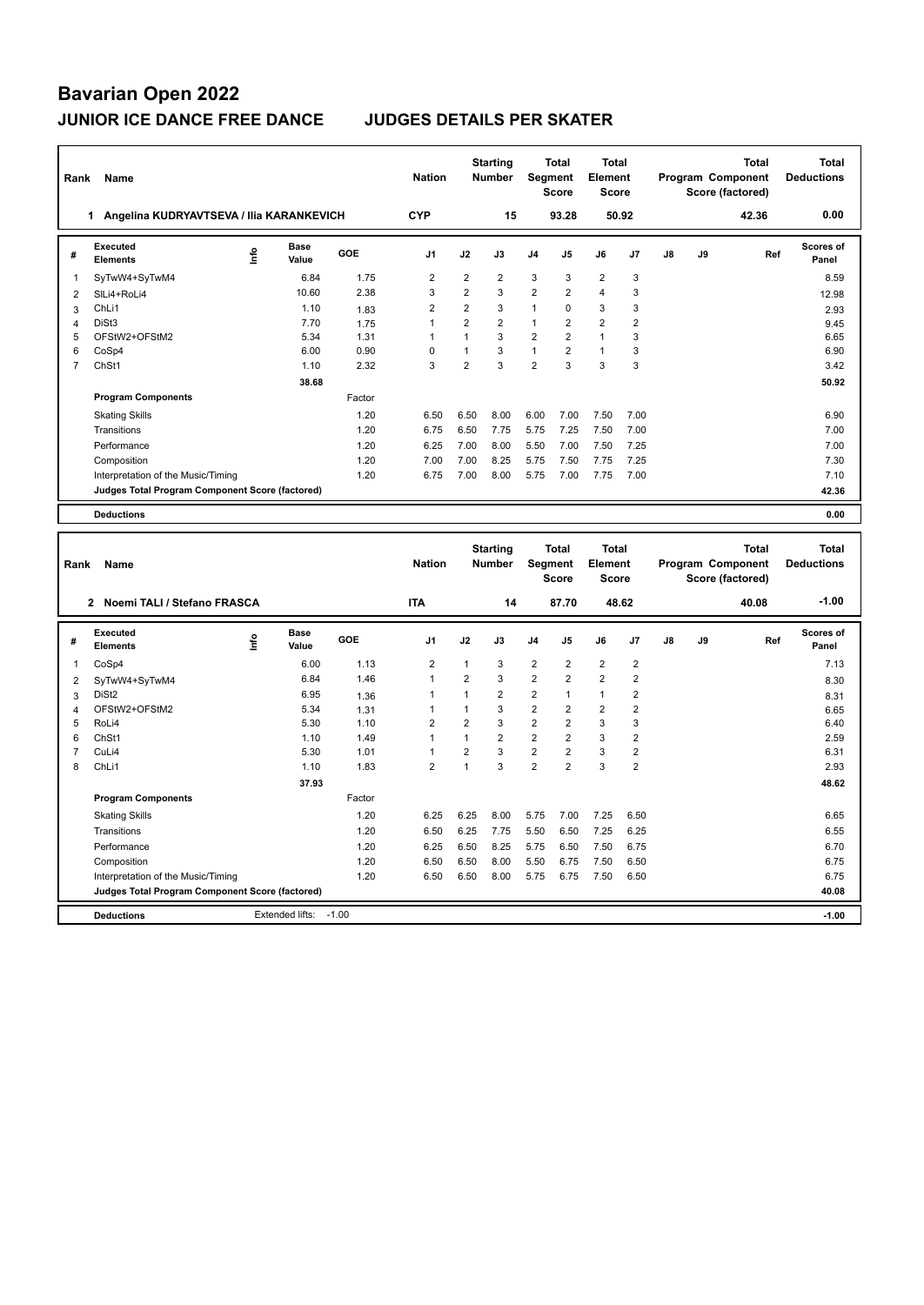| Rank                | Name                                            |      |                      |              | <b>Nation</b>                  |                         | <b>Starting</b><br><b>Number</b> | Segment                          | <b>Total</b><br><b>Score</b>     | <b>Total</b><br>Element<br><b>Score</b> |                                  |               |    | Program Component<br>Score (factored) | <b>Total</b> | <b>Total</b><br><b>Deductions</b> |
|---------------------|-------------------------------------------------|------|----------------------|--------------|--------------------------------|-------------------------|----------------------------------|----------------------------------|----------------------------------|-----------------------------------------|----------------------------------|---------------|----|---------------------------------------|--------------|-----------------------------------|
|                     | 3 Elizabeth TKACHENKO / Alexey KILIAKOV         |      |                      |              | <b>ISR</b>                     |                         | 13                               |                                  | 86.63                            | 46.91                                   |                                  |               |    |                                       | 39.72        | 0.00                              |
| #                   | Executed<br><b>Elements</b>                     | 을    | <b>Base</b><br>Value | GOE          | J <sub>1</sub>                 | J2                      | J3                               | J <sub>4</sub>                   | J5                               | J6                                      | J7                               | J8            | J9 |                                       | Ref          | <b>Scores of</b><br>Panel         |
| $\mathbf{1}$        | StaLi4                                          |      | 5.30                 | 1.19         | 3                              | $\mathbf{1}$            | $\overline{2}$                   | 3                                | $\overline{2}$                   | 3                                       | 3                                |               |    |                                       |              | 6.49                              |
| $\overline{2}$      | SyTwW3+SyTwM3                                   |      | 6.10                 | 0.72         | $\mathbf{1}$                   | $\mathbf{1}$            | 0                                | $\overline{2}$                   | $\mathbf{1}$                     | $\mathbf{1}$                            | $\overline{1}$                   |               |    |                                       |              | 6.82                              |
| 3                   | DiSt <sub>2</sub>                               |      | 6.95                 | 1.36         | $\overline{2}$                 | $\overline{\mathbf{c}}$ | 1                                | $\mathbf{1}$                     | 1                                | 1                                       | $\sqrt{2}$                       |               |    |                                       |              | 8.31                              |
| $\overline{4}$      | CoSp4                                           |      | 6.00                 | 1.35         | $\pmb{0}$                      | $\overline{2}$          | 3                                | 3                                | 2                                | 3                                       | $\overline{2}$                   |               |    |                                       |              | 7.35                              |
| 5                   | SILi4                                           |      | 5.30                 | 0.74         | $\mathbf 0$                    | $\mathbf{1}$            | $\overline{2}$                   | $\mathbf{1}$                     | $\overline{2}$                   | $\overline{2}$                          | $\overline{2}$                   |               |    |                                       |              | 6.04                              |
| 6                   | ChS <sub>11</sub>                               |      | 1.10                 | 1.66         | $\overline{2}$                 | $\mathbf{1}$            | $\overline{2}$                   | $\overline{2}$                   | $\overline{2}$                   | 3                                       | $\overline{2}$                   |               |    |                                       |              | 2.76                              |
| $\overline{7}$      | OFStW2+OFStM2                                   |      | 5.34                 | 0.87         | $\mathbf 0$                    | $\mathbf{1}$            | $\overline{2}$                   | $\overline{2}$                   | 1                                | $\mathbf{1}$                            | $\overline{1}$                   |               |    |                                       |              | 6.21                              |
| 8                   | ChSt1                                           |      | 1.10                 | 1.83         | $\overline{2}$                 | $\overline{2}$          | $\overline{2}$                   | $\overline{2}$                   | 3                                | 3                                       | $\overline{1}$                   |               |    |                                       |              | 2.93                              |
|                     |                                                 |      | 37.19                |              |                                |                         |                                  |                                  |                                  |                                         |                                  |               |    |                                       |              | 46.91                             |
|                     | <b>Program Components</b>                       |      |                      | Factor       |                                |                         |                                  |                                  |                                  |                                         |                                  |               |    |                                       |              |                                   |
|                     | <b>Skating Skills</b>                           |      |                      | 1.20         | 5.75                           | 6.75                    | 7.00                             | 5.75                             | 6.50                             | 7.25                                    | 6.25                             |               |    |                                       |              | 6.45                              |
|                     | Transitions                                     |      |                      | 1.20         | 5.75                           | 6.75                    | 7.50                             | 5.75                             | 6.50                             | 7.00                                    | 6.25                             |               |    |                                       |              | 6.45                              |
|                     | Performance                                     |      |                      | 1.20         | 5.75                           | 7.00                    | 7.25                             | 6.00                             | 7.00                             | 7.50                                    | 6.50                             |               |    |                                       |              | 6.75                              |
|                     | Composition                                     |      |                      | 1.20         | 6.25                           | 6.75                    | 7.25                             | 6.25                             | 7.00                             | 7.50                                    | 6.50                             |               |    |                                       |              | 6.75                              |
|                     | Interpretation of the Music/Timing              |      |                      | 1.20         | 6.50                           | 6.75                    | 7.25                             | 6.00                             | 6.75                             | 7.25                                    | 6.25                             |               |    |                                       |              | 6.70                              |
|                     | Judges Total Program Component Score (factored) |      |                      |              |                                |                         |                                  |                                  |                                  |                                         |                                  |               |    |                                       |              | 39.72                             |
|                     | <b>Deductions</b>                               |      |                      |              |                                |                         |                                  |                                  |                                  |                                         |                                  |               |    |                                       |              | 0.00                              |
|                     |                                                 |      |                      |              |                                |                         |                                  |                                  |                                  |                                         |                                  |               |    |                                       |              |                                   |
| Rank                | Name                                            |      |                      |              | <b>Nation</b>                  |                         | <b>Starting</b><br><b>Number</b> | Segment                          | <b>Total</b><br><b>Score</b>     | <b>Total</b><br>Element<br><b>Score</b> |                                  |               |    | Program Component<br>Score (factored) | <b>Total</b> | <b>Total</b><br><b>Deductions</b> |
|                     | 4 Giorgia GALIMBERTI / Matteo Libasse MANDELLI  |      |                      |              | <b>ITA</b>                     |                         | 12                               |                                  | 83.64                            |                                         | 45.84                            |               |    |                                       | 37.80        | 0.00                              |
| #                   | Executed<br><b>Elements</b>                     | Info | Base<br>Value        | GOE          | J <sub>1</sub>                 | J2                      | J3                               | J <sub>4</sub>                   | J5                               | J6                                      | J7                               | $\mathsf{J}8$ | J9 |                                       | Ref          | <b>Scores of</b><br>Panel         |
|                     |                                                 |      |                      |              |                                |                         |                                  |                                  |                                  |                                         |                                  |               |    |                                       |              |                                   |
| 1                   | ChSp1                                           |      | 1.10<br>6.95         | 1.33<br>1.55 | $\mathbf{1}$<br>$\overline{2}$ | 1<br>1                  | 1<br>$\overline{2}$              | $\overline{2}$<br>$\mathbf{1}$   | $\overline{2}$<br>$\mathbf{1}$   | $\overline{2}$<br>$\overline{2}$        | $\overline{2}$<br>$\overline{2}$ |               |    |                                       |              | 2.43                              |
| 2                   | MiSt <sub>2</sub>                               |      |                      |              |                                | $\mathbf{1}$            |                                  |                                  |                                  |                                         |                                  |               |    |                                       |              | 8.50                              |
| 3<br>$\overline{4}$ | CoSp4<br>ChSt1                                  |      | 6.00<br>1.10         | 1.02         | $\mathbf{1}$<br>$\overline{1}$ | $\mathbf{1}$            | $\overline{2}$<br>$\overline{2}$ | $\boldsymbol{2}$<br>$\mathbf{1}$ | $\overline{2}$<br>$\overline{2}$ | 3<br>$\overline{2}$                     | $\sqrt{2}$<br>$\overline{1}$     |               |    |                                       |              | 7.02                              |
| 5                   | SIL <sub>i4</sub>                               |      | 5.30                 | 1.16<br>0.74 | $\mathbf{1}$                   | $\mathbf{1}$            | $\overline{2}$                   | $\mathbf{1}$                     | $\overline{2}$                   | 3                                       | $\overline{2}$                   |               |    |                                       |              | 2.26<br>6.04                      |
| 6                   | OFStW2+OFStM1                                   |      | 5.09                 | 0.72         | $\mathbf 0$                    | $\mathbf{1}$            | $\overline{2}$                   | $\mathbf{1}$                     | 1                                | $\mathbf{1}$                            | $\overline{1}$                   |               |    |                                       |              | 5.81                              |
| $\overline{7}$      | SyTwW4+SyTwM4                                   |      | 6.84                 | 0.72         | $\mathbf{1}$                   | $\mathbf{1}$            | $\mathbf{1}$                     | $\mathbf{1}$                     | 1                                | $\overline{2}$                          | $\mathbf 0$                      |               |    |                                       |              | 7.56                              |
| 8                   | RoLi4                                           |      | 5.30                 | 0.92         | $\mathbf{1}$                   | $\overline{2}$          | $\overline{2}$                   | $\overline{2}$                   | $\overline{2}$                   | 3                                       | $\overline{2}$                   |               |    |                                       |              | 6.22                              |
|                     |                                                 |      | 37.68                |              |                                |                         |                                  |                                  |                                  |                                         |                                  |               |    |                                       |              | 45.84                             |
|                     | <b>Program Components</b>                       |      |                      | Factor       |                                |                         |                                  |                                  |                                  |                                         |                                  |               |    |                                       |              |                                   |
|                     | <b>Skating Skills</b>                           |      |                      | 1.20         | 6.00                           | 6.00                    | 7.25                             | 5.75                             | 6.50                             | 7.00                                    | 6.25                             |               |    |                                       |              | 6.35                              |
|                     | Transitions                                     |      |                      | 1.20         | 6.00                           | 6.00                    | 7.00                             | 5.25                             | 6.25                             | 6.25                                    | 6.00                             |               |    |                                       |              | 6.10                              |
|                     | Performance                                     |      |                      | 1.20         | 5.50                           | 6.25                    | 7.25                             | 5.50                             | 6.50                             | 7.25                                    | 6.25                             |               |    |                                       |              | 6.35                              |
|                     | Composition                                     |      |                      | 1.20         | 5.75                           | 6.25                    | 7.00                             | 5.25                             | 6.50                             | 7.50                                    | 6.25                             |               |    |                                       |              | 6.35                              |
|                     | Interpretation of the Music/Timing              |      |                      | 1.20         | 5.75                           | 6.25                    | 7.25                             | 5.50                             | 6.50                             | 7.50                                    | 6.00                             |               |    |                                       |              | 6.35                              |
|                     | Judges Total Program Component Score (factored) |      |                      |              |                                |                         |                                  |                                  |                                  |                                         |                                  |               |    |                                       |              | 37.80                             |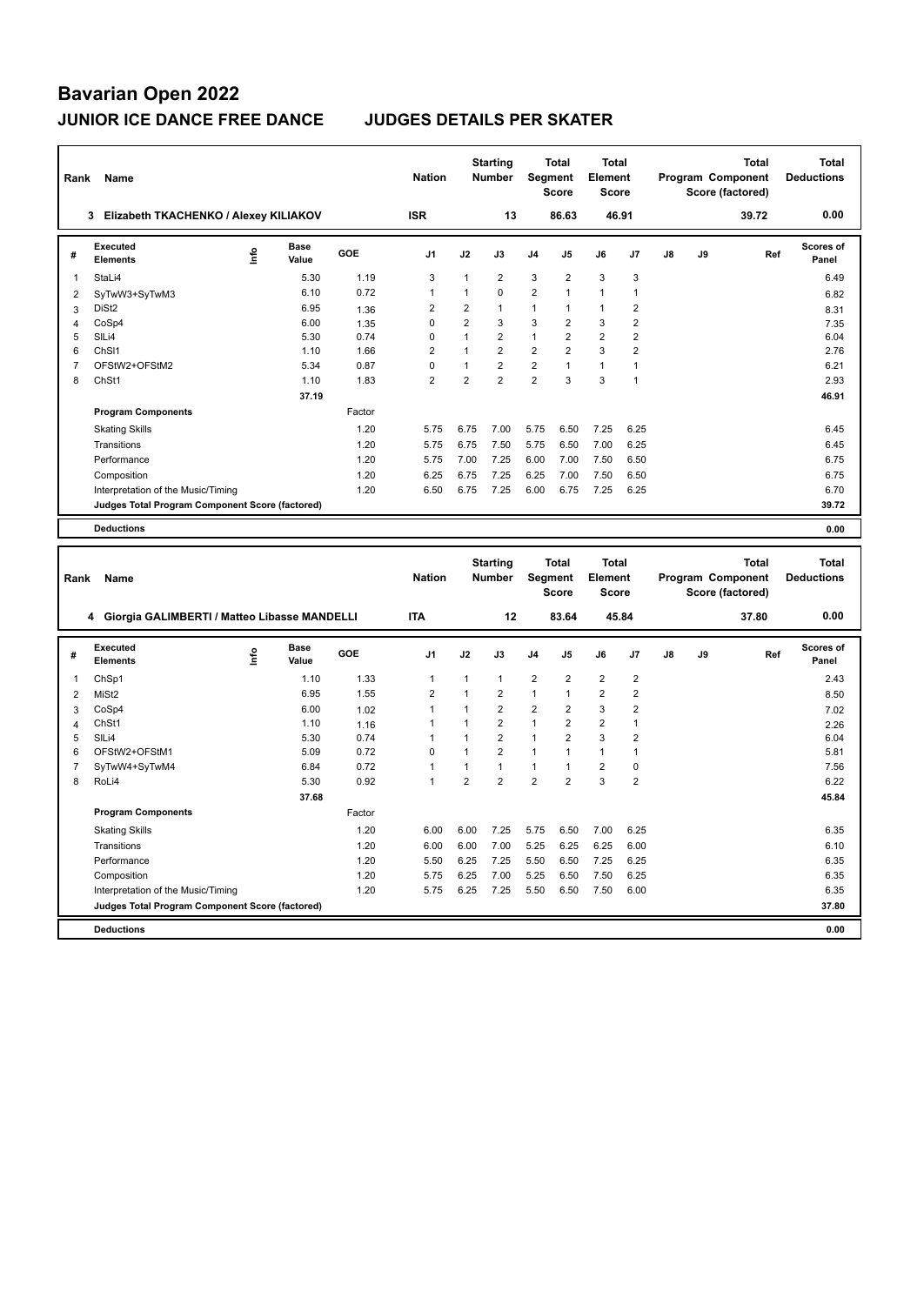| Rank                | Name                                              |      |               |              | <b>Nation</b>                    |                                | <b>Starting</b><br><b>Number</b> | Segment                      | <b>Total</b><br><b>Score</b> | Total<br>Element<br><b>Score</b> |                                  |               |    | Total<br>Program Component<br>Score (factored) |     | <b>Total</b><br><b>Deductions</b> |
|---------------------|---------------------------------------------------|------|---------------|--------------|----------------------------------|--------------------------------|----------------------------------|------------------------------|------------------------------|----------------------------------|----------------------------------|---------------|----|------------------------------------------------|-----|-----------------------------------|
|                     | 5 Louise BORDET / Thomas GIPOULOU                 |      |               |              | <b>FRA</b>                       |                                | 8                                |                              | 83.08                        | 45.88                            |                                  |               |    | 37.20                                          |     | 0.00                              |
| #                   | <b>Executed</b><br><b>Elements</b>                | Info | Base<br>Value | GOE          | J <sub>1</sub>                   | J2                             | J3                               | J4                           | J5                           | J6                               | J7                               | $\mathsf{J}8$ | J9 |                                                | Ref | <b>Scores of</b><br>Panel         |
| $\mathbf{1}$        | DiSt <sub>2</sub>                                 |      | 6.95          | 1.36         | $\overline{2}$                   | 1                              | $\overline{2}$                   | $\mathbf{1}$                 | 1                            | $\mathbf{1}$                     | $\mathbf{3}$                     |               |    |                                                |     | 8.31                              |
| $\overline{2}$      | OFStW2+OFStM2                                     |      | 5.34          | 0.72         | $\mathbf{1}$                     | $\mathbf{1}$                   | $\mathbf{1}$                     | $\mathbf{1}$                 | $\mathbf{1}$                 | 0                                | $\sqrt{2}$                       |               |    |                                                |     | 6.06                              |
| 3                   | CuLi4                                             |      | 5.30          | 0.64         | $\overline{2}$                   | $\mathbf{1}$                   | $\overline{2}$                   | $\mathbf{1}$                 | $\overline{2}$               | $\mathbf{1}$                     | $\overline{1}$                   |               |    |                                                |     | 5.94                              |
| $\overline{4}$      | CoSp4                                             |      | 6.00          | 0.56         | $\mathbf{1}$                     | $\mathbf{1}$                   | 1                                | $\mathbf 0$                  | 1                            | $\mathbf{1}$                     | $\overline{2}$                   |               |    |                                                |     | 6.56                              |
| 5                   | ChSt1                                             |      | 1.10          | 1.83         | $\overline{2}$                   | $\mathbf{1}$                   | $\overline{2}$                   | $\overline{2}$               | 3                            | $\overline{\mathbf{c}}$          | 3                                |               |    |                                                |     | 2.93                              |
| 6                   | SyTwW3+SyTwM4                                     |      | 6.47          | 1.46         | $\overline{2}$                   | $\overline{2}$                 | 3                                | $\overline{2}$               | $\overline{2}$               | $\overline{2}$                   | $\overline{2}$                   |               |    |                                                |     | 7.93                              |
| $\overline{7}$      | RoLi4                                             |      | 5.30          | 0.92         | $\overline{2}$                   | $\overline{2}$                 | $\overline{2}$                   | $\mathbf{1}$                 | $\overline{2}$               | $\overline{2}$                   | $\overline{2}$                   |               |    |                                                |     | 6.22                              |
| 8                   | ChSp1                                             |      | 1.10          | 0.83         | $\mathbf{1}$                     | $\mathbf{1}$                   | $\mathbf{1}$                     | $\mathbf 0$                  | 1                            | 1                                | $\overline{2}$                   |               |    |                                                |     | 1.93                              |
|                     |                                                   |      | 37.56         |              |                                  |                                |                                  |                              |                              |                                  |                                  |               |    |                                                |     | 45.88                             |
|                     | <b>Program Components</b>                         |      |               | Factor       |                                  |                                |                                  |                              |                              |                                  |                                  |               |    |                                                |     |                                   |
|                     | <b>Skating Skills</b>                             |      |               | 1.20         | 5.75                             | 6.00                           | 6.50                             | 5.00                         | 6.50                         | 6.25                             | 6.00                             |               |    |                                                |     | 6.10                              |
|                     | Transitions                                       |      |               | 1.20         | 5.50                             | 5.75                           | 6.25                             | 4.75                         | 6.25                         | 6.25                             | 6.25                             |               |    |                                                |     | 6.00                              |
|                     | Performance                                       |      |               | 1.20         | 5.75                             | 6.25                           | 6.75                             | 5.00                         | 6.75                         | 6.75                             | 6.25                             |               |    |                                                |     | 6.35                              |
|                     | Composition                                       |      |               | 1.20         | 6.00                             | 6.00                           | 6.50                             | 5.25                         | 7.00                         | 6.50                             | 6.25                             |               |    |                                                |     | 6.25                              |
|                     | Interpretation of the Music/Timing                |      |               | 1.20         | 6.25                             | 6.00                           | 6.75                             | 5.25                         | 6.50                         | 6.50                             | 6.25                             |               |    |                                                |     | 6.30                              |
|                     | Judges Total Program Component Score (factored)   |      |               |              |                                  |                                |                                  |                              |                              |                                  |                                  |               |    |                                                |     | 37.20                             |
|                     | <b>Deductions</b>                                 |      |               |              |                                  |                                |                                  |                              |                              |                                  |                                  |               |    |                                                |     | 0.00                              |
|                     |                                                   |      |               |              |                                  |                                |                                  |                              |                              |                                  |                                  |               |    |                                                |     |                                   |
|                     |                                                   |      |               |              |                                  |                                |                                  |                              | <b>Total</b>                 | Total                            |                                  |               |    |                                                |     | <b>Total</b>                      |
|                     |                                                   |      |               |              |                                  |                                | <b>Starting</b>                  |                              |                              |                                  |                                  |               |    | Total                                          |     |                                   |
| Rank                | Name                                              |      |               |              | <b>Nation</b>                    |                                | <b>Number</b>                    | Segment                      |                              | Element                          |                                  |               |    | Program Component                              |     | <b>Deductions</b>                 |
|                     |                                                   |      |               |              |                                  |                                |                                  |                              | <b>Score</b>                 | <b>Score</b>                     |                                  |               |    | Score (factored)                               |     |                                   |
|                     | 6 Anna SIMOVA / Kirill AKSENOV                    |      |               |              | <b>SVK</b>                       |                                | 11                               |                              | 82.69                        | 44.95                            |                                  |               |    | 37.74                                          |     | 0.00                              |
| #                   | Executed<br><b>Elements</b>                       | Info | Base<br>Value | GOE          | J <sub>1</sub>                   | J2                             | J3                               | J <sub>4</sub>               | J5                           | J6                               | J7                               | J8            | J9 |                                                | Ref | <b>Scores of</b><br>Panel         |
|                     |                                                   |      |               |              |                                  |                                |                                  |                              |                              |                                  |                                  |               |    |                                                |     |                                   |
| $\mathbf{1}$        | SILi4+RoLi4                                       |      | 10.60         | 1.84         | $\overline{2}$                   | $\overline{2}$                 | 3                                | $\overline{\mathbf{c}}$      | $\overline{2}$<br>$\Omega$   | $\overline{\mathbf{c}}$          | $\overline{2}$                   |               |    |                                                |     | 12.44                             |
| $\boldsymbol{2}$    | OFStW2+OFStM1                                     |      | 5.09          | 0.87         | $\mathbf{1}$                     | $\mathbf{1}$                   | $\overline{2}$                   | $\mathbf{1}$<br>$\mathbf{1}$ | $\mathbf{1}$                 | $\mathbf{1}$<br>$\mathbf{1}$     | $\overline{2}$                   |               |    |                                                |     | 5.96                              |
| 3                   | MiSt1                                             |      | 6.45          | 1.36         | $\overline{2}$<br>$\overline{2}$ | $\overline{2}$<br>$\mathbf{1}$ | $\overline{2}$                   | $\mathbf{1}$                 | $\overline{2}$               | $\mathbf{1}$                     | $\overline{1}$                   |               |    |                                                |     | 7.81                              |
| $\overline{4}$<br>5 | ChSp1<br>CoSp4                                    |      | 1.10<br>6.00  | 1.33<br>0.79 | $\mathbf{1}$                     | $\mathbf{1}$                   | $\overline{2}$<br>$\overline{2}$ | $\mathbf{1}$                 | 1                            | $\overline{2}$                   | $\overline{2}$<br>$\overline{2}$ |               |    |                                                |     | 2.43<br>6.79                      |
| 6                   | SyTwW3+SyTwM3                                     |      | 6.10          | 1.16         | $\mathbf{1}$                     | $\overline{2}$                 | $\overline{2}$                   | $\overline{2}$               | $\mathbf{1}$                 | $\overline{2}$                   | $\overline{1}$                   |               |    |                                                |     | 7.26                              |
| $\overline{7}$      | ChSt1                                             |      | 1.10          | 1.16         | $\mathbf{1}$                     | $\overline{2}$                 | $\overline{2}$                   | $\mathbf{1}$                 | $\overline{2}$               | 1                                | $\mathbf 0$                      |               |    |                                                |     | 2.26                              |
|                     |                                                   |      | 36.44         |              |                                  |                                |                                  |                              |                              |                                  |                                  |               |    |                                                |     | 44.95                             |
|                     | <b>Program Components</b>                         |      |               | Factor       |                                  |                                |                                  |                              |                              |                                  |                                  |               |    |                                                |     |                                   |
|                     | <b>Skating Skills</b>                             |      |               | 1.20         | 6.25                             | 6.25                           | 7.25                             | 5.25                         | 6.25                         | 6.50                             | 6.00                             |               |    |                                                |     | 6.25                              |
|                     | Transitions                                       |      |               | 1.20         | 5.50                             | 6.25                           | 7.25                             | 5.00                         | 6.00                         | 6.75                             | 5.75                             |               |    |                                                |     | 6.05                              |
|                     | Performance                                       |      |               | 1.20         | 5.75                             | 6.25                           | 7.50                             |                              | 6.00                         | 7.25                             | 6.25                             |               |    |                                                |     | 6.30                              |
|                     |                                                   |      |               | 1.20         |                                  | 6.50                           | 7.00                             | 5.50                         | 6.50                         |                                  |                                  |               |    |                                                |     | 6.45                              |
|                     | Composition<br>Interpretation of the Music/Timing |      |               | 1.20         | 6.25<br>6.25                     | 6.50                           | 7.25                             | 5.25<br>5.25                 | 6.00                         | 7.00<br>7.50                     | 6.00<br>6.00                     |               |    |                                                |     | 6.40                              |
|                     | Judges Total Program Component Score (factored)   |      |               |              |                                  |                                |                                  |                              |                              |                                  |                                  |               |    |                                                |     | 37.74                             |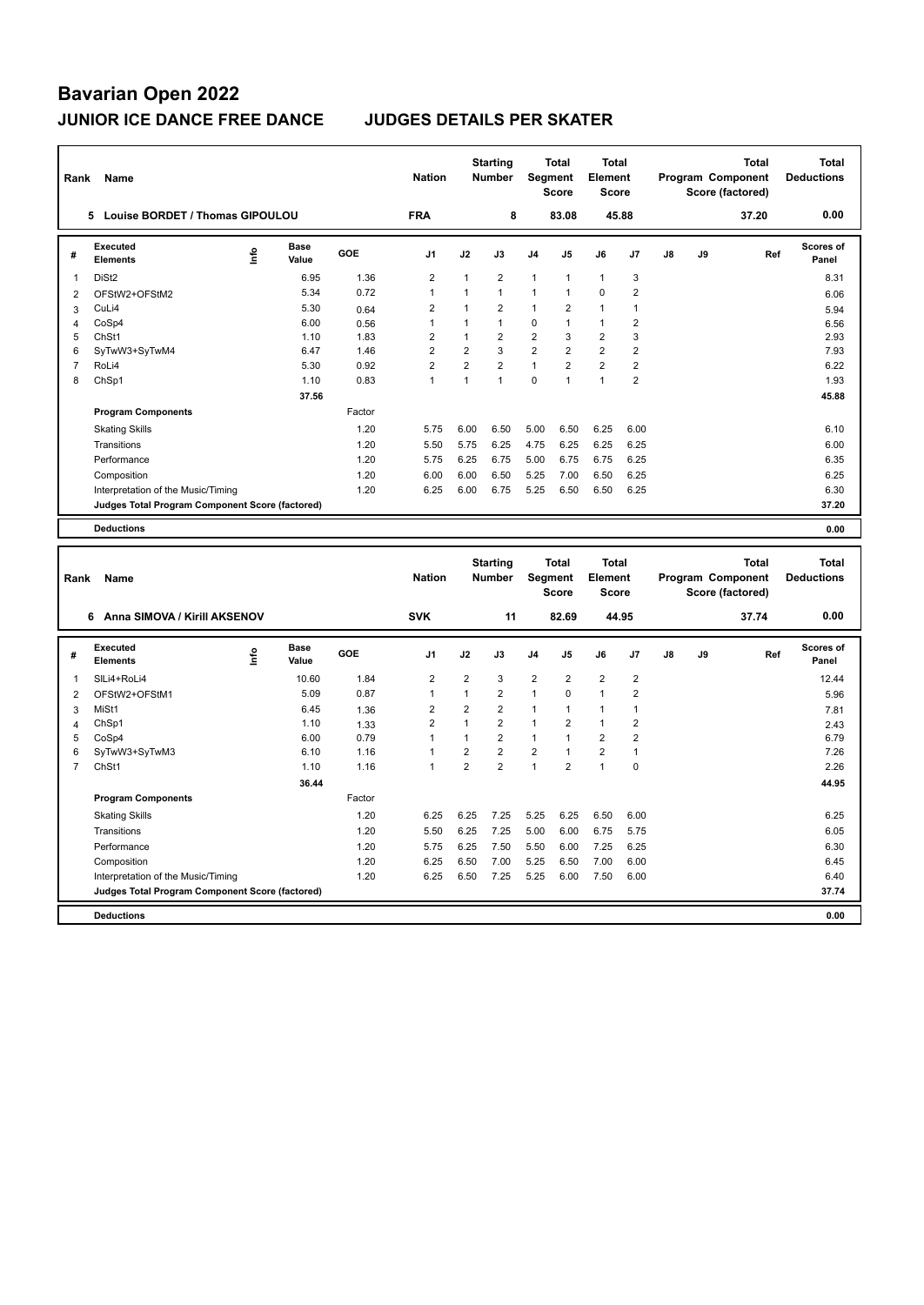| Rank           | <b>Name</b>                                     |      |                      |            | <b>Nation</b>  |                | <b>Starting</b><br><b>Number</b> | Segment                 | <b>Total</b><br><b>Score</b> | <b>Total</b><br><b>Element</b><br><b>Score</b> |                |    | Program Component<br>Score (factored) | <b>Total</b> |              | <b>Total</b><br><b>Deductions</b> |
|----------------|-------------------------------------------------|------|----------------------|------------|----------------|----------------|----------------------------------|-------------------------|------------------------------|------------------------------------------------|----------------|----|---------------------------------------|--------------|--------------|-----------------------------------|
|                | 7 Nao KIDA / Masaya MORITA                      |      |                      |            | <b>JPN</b>     |                | 5                                |                         | 80.51                        | 43.55                                          |                |    |                                       | 36.96        |              | 0.00                              |
| #              | Executed<br><b>Elements</b>                     | ١nf٥ | <b>Base</b><br>Value | <b>GOE</b> | J1             | J2             | J3                               | J4                      | J5                           | J6                                             | J7             | J8 | J9                                    |              | Ref          | <b>Scores of</b><br>Panel         |
| 1              | SyTwW4+SyTwM3                                   |      | 6.47                 | 1.16       | $\mathbf{1}$   | $\overline{2}$ | 1                                | $\overline{2}$          | 1                            | $\overline{2}$                                 | $\overline{2}$ |    |                                       |              |              | 7.63                              |
| $\overline{2}$ | CiSt1                                           |      | 6.45                 | 1.55       | $\sqrt{2}$     | $\overline{2}$ | $\mathbf{1}$                     | $\mathbf{1}$            | $\mathbf 0$                  | $\overline{\mathbf{c}}$                        | $\mathbf 2$    |    |                                       |              |              | 8.00                              |
| 3              | CoSp2                                           |      | 4.50                 | $-0.56$    | $-2$           | $\mathbf 0$    | $-2$                             | $\mathbf 0$             | $-2$                         | $-1$                                           | $\mathbf 0$    |    |                                       |              |              | 3.94                              |
| 4              | SILi4                                           |      | 5.30                 | 0.55       | $\mathbf{1}$   | 1              | 0                                | 1                       | $\overline{2}$               | $\overline{2}$                                 | $\overline{1}$ |    |                                       |              |              | 5.85                              |
| 5              | OFStW1+OFStM2                                   |      | 5.09                 | 0.87       | $\mathbf{1}$   | $\mathbf{1}$   | 0                                | $\mathbf{1}$            | 1                            | $\overline{2}$                                 | $\overline{2}$ |    |                                       |              |              | 5.96                              |
| 6              | ChSt1                                           |      | 1.10                 | 1.83       | $\overline{2}$ | $\overline{2}$ | 0                                | $\overline{2}$          | 3                            | 3                                              | $\overline{2}$ |    |                                       |              |              | 2.93                              |
| $\overline{7}$ | RoLi4                                           |      | 5.30                 | 1.01       | $\overline{2}$ | $\overline{2}$ | 3                                | $\overline{\mathbf{c}}$ | $\overline{\mathbf{c}}$      | 4                                              | $\mathbf 2$    |    |                                       |              |              | 6.31                              |
| 8              | ChTw1                                           |      | 1.10                 | 1.83       | $\overline{2}$ | $\overline{2}$ | $\overline{2}$                   | $\overline{2}$          | $\overline{2}$               | 3                                              | 3              |    |                                       |              |              | 2.93                              |
|                |                                                 |      | 35.31                |            |                |                |                                  |                         |                              |                                                |                |    |                                       |              |              | 43.55                             |
|                | <b>Program Components</b>                       |      |                      | Factor     |                |                |                                  |                         |                              |                                                |                |    |                                       |              |              |                                   |
|                | <b>Skating Skills</b>                           |      |                      | 1.20       | 5.75           | 6.25           | 6.25                             | 5.25                    | 6.25                         | 7.00                                           | 6.00           |    |                                       |              |              | 6.10                              |
|                | Transitions                                     |      |                      | 1.20       | 5.75           | 6.00           | 6.00                             | 5.25                    | 6.00                         | 6.75                                           | 5.75           |    |                                       |              |              | 5.90                              |
|                | Performance                                     |      |                      | 1.20       | 6.00           | 6.25           | 6.25                             | 5.75                    | 6.75                         | 7.25                                           | 6.25           |    |                                       |              |              | 6.30                              |
|                | Composition                                     |      |                      | 1.20       | 6.25           | 6.25           | 6.25                             | 5.50                    | 6.50                         | 7.50                                           | 6.25           |    |                                       |              |              | 6.30                              |
|                | Interpretation of the Music/Timing              |      |                      | 1.20       | 6.25           | 6.25           | 6.00                             | 5.50                    | 6.50                         | 7.25                                           | 6.00           |    |                                       |              |              | 6.20                              |
|                | Judges Total Program Component Score (factored) |      |                      |            |                |                |                                  |                         |                              |                                                |                |    |                                       |              |              | 36.96                             |
|                | <b>Deductions</b>                               |      |                      |            |                |                |                                  |                         |                              |                                                |                |    |                                       |              |              | 0.00                              |
|                |                                                 |      |                      |            |                |                |                                  |                         |                              |                                                |                |    |                                       |              |              |                                   |
|                |                                                 |      |                      |            |                |                |                                  |                         |                              |                                                |                |    |                                       |              |              |                                   |
|                |                                                 |      |                      |            |                |                | <b>Starting</b>                  |                         | Total                        | Total                                          |                |    |                                       |              | <b>Total</b> | <b>Total</b>                      |
| Rank           | Name                                            |      |                      |            | <b>Nation</b>  |                | <b>Number</b>                    | Segment                 |                              | Element                                        |                |    | Program Component                     |              |              | <b>Deductions</b>                 |
|                |                                                 |      |                      |            |                |                |                                  |                         | <b>Score</b>                 | <b>Score</b>                                   |                |    | Score (factored)                      |              |              |                                   |
|                | 8 Yulia LEBEDEVA-BITAZDE / Dmitri PARKHOMENKO   |      |                      |            | <b>GEO</b>     |                | 9                                |                         | 80.41                        | 44.53                                          |                |    |                                       | 35.88        |              | 0.00                              |
| #              | Executed<br><b>Elements</b>                     | lnfo | <b>Base</b><br>Value | GOE        | J1             | J2             | J3                               | J <sub>4</sub>          | J5                           | J6                                             | J7             | J8 | J9                                    |              | Ref          | <b>Scores of</b><br>Panel         |
| 1              | OFStW2+OFStM3                                   |      | 5.72                 | 1.02       | $\mathbf{1}$   | 1              | 1                                | $\overline{2}$          | 1                            | $\overline{2}$                                 | $\overline{2}$ |    |                                       |              |              | 6.74                              |
|                | ChS <sub>11</sub>                               |      | 1.10                 | 1.83       | $\mathbf{3}$   | 1              | $\overline{2}$                   | $\overline{2}$          | $\overline{2}$               | 3                                              | $\overline{2}$ |    |                                       |              |              | 2.93                              |
| 2<br>3         | SILi4+CuLi4                                     |      | 10.60                | 1.84       | $\overline{2}$ | $\mathbf{1}$   | $\overline{2}$                   | $\overline{2}$          | $\overline{2}$               | 3                                              | $\overline{2}$ |    |                                       |              |              | 12.44                             |
| 4              | SyTwW3+SyTwM4                                   |      | 6.47                 | 1.02       | $\mathbf{1}$   | $\mathbf{1}$   | $\overline{2}$                   | $\boldsymbol{2}$        | $\mathbf{1}$                 | $\mathbf{1}$                                   | $\overline{2}$ |    |                                       |              |              | 7.49                              |
| 5              | SeSt1                                           |      | 6.45                 | 0.00       | $\mathbf 0$    | $\mathbf 0$    | 0                                | $\mathbf 0$             | $\mathbf 0$                  | $\mathbf{1}$                                   | $\mathbf 0$    |    |                                       |              |              | 6.45                              |
| 6              | CoSp4                                           |      | 6.00                 | 0.22       | $\mathbf 0$    | $\mathbf 0$    | $\mathbf{1}$                     | $\mathbf 0$             | 0                            | $\mathbf{1}$                                   | $\mathbf{1}$   |    |                                       |              |              | 6.22                              |
| $\overline{7}$ | ChSt1                                           |      | 1.10                 | 1.16       | $\overline{2}$ | $\overline{1}$ | 1                                | $\overline{2}$          | $\mathbf{1}$                 | $\overline{2}$                                 | $\overline{1}$ |    |                                       |              |              | 2.26                              |
|                |                                                 |      | 37.44                |            |                |                |                                  |                         |                              |                                                |                |    |                                       |              |              | 44.53                             |
|                | <b>Program Components</b>                       |      |                      | Factor     |                |                |                                  |                         |                              |                                                |                |    |                                       |              |              |                                   |
|                | <b>Skating Skills</b>                           |      |                      | 1.20       | 5.50           | 6.00           | 6.50                             | 5.50                    | 6.25                         | 7.00                                           | 6.00           |    |                                       |              |              | 6.05                              |
|                | Transitions                                     |      |                      | 1.20       | 5.50           | 5.75           | 6.25                             | 5.25                    | 6.00                         | 6.50                                           | 5.75           |    |                                       |              |              | 5.85                              |
|                | Performance                                     |      |                      | 1.20       | 5.50           | 6.00           | 6.00                             | 5.50                    | 6.00                         | 7.50                                           | 5.75           |    |                                       |              |              | 5.85                              |
|                | Composition                                     |      |                      | 1.20       | 5.25           | 5.75           | 6.00                             | 5.75                    | 6.50                         | 7.50                                           | 6.25           |    |                                       |              |              | 6.05                              |
|                | Interpretation of the Music/Timing              |      |                      | 1.20       | 5.75           | 6.00           | 6.25                             | 5.75                    | 6.25                         | 7.25                                           | 6.25           |    |                                       |              |              | 6.10                              |
|                | Judges Total Program Component Score (factored) |      |                      |            |                |                |                                  |                         |                              |                                                |                |    |                                       |              |              | 35.88                             |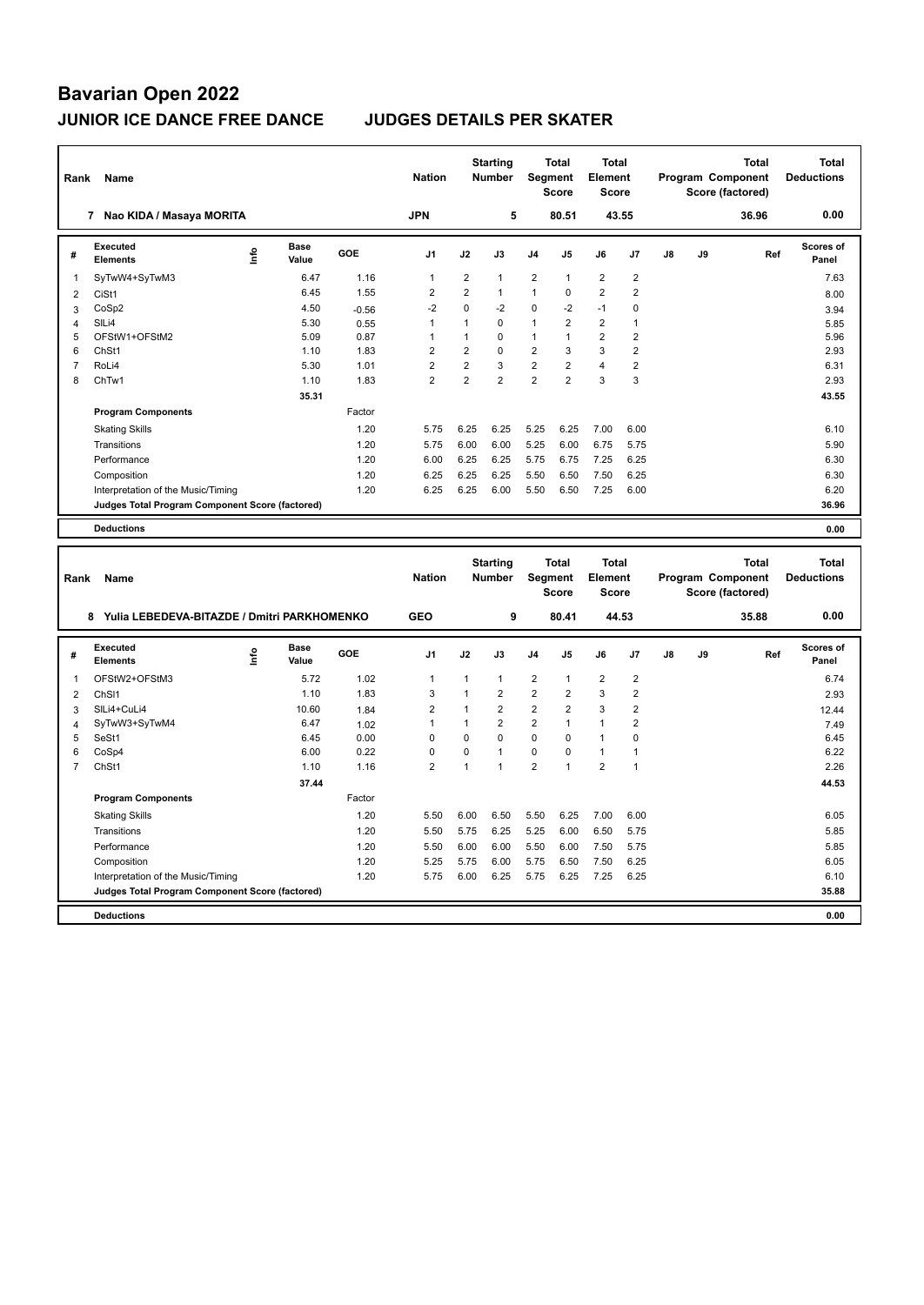| Rank           | Name                                            |      |               |              | <b>Nation</b>  |                | <b>Starting</b><br><b>Number</b> |                | <b>Total</b><br>Segment<br><b>Score</b> | <b>Total</b><br>Element<br><b>Score</b> |                                  |    | Program Component<br>Score (factored) |       | <b>Total</b> | <b>Total</b><br><b>Deductions</b> |
|----------------|-------------------------------------------------|------|---------------|--------------|----------------|----------------|----------------------------------|----------------|-----------------------------------------|-----------------------------------------|----------------------------------|----|---------------------------------------|-------|--------------|-----------------------------------|
|                | 9 Elliana PEAL / Ethan PEAL                     |      |               |              | <b>USA</b>     |                | 10                               |                | 79.97                                   | 42.77                                   |                                  |    |                                       | 37.20 |              | 0.00                              |
| #              | <b>Executed</b><br><b>Elements</b>              | ١nf٥ | Base<br>Value | GOE          | J1             | J2             | J3                               | J <sub>4</sub> | J5                                      | J6                                      | J7                               | J8 | J9                                    |       | Ref          | <b>Scores of</b><br>Panel         |
| $\mathbf{1}$   | SILi4                                           |      | 5.30          | 0.92         | $\overline{2}$ | $\overline{2}$ | $\overline{2}$                   | $\mathbf{1}$   | $\overline{2}$                          | 3                                       | $\overline{2}$                   |    |                                       |       |              | 6.22                              |
| $\overline{2}$ | SyTwW2+SyTwM3                                   |      | 5.72          | $-0.14$      | $\mathbf 0$    | $\mathbf 0$    | $-1$                             | 0              | $-1$                                    | 0                                       | $\overline{1}$                   |    |                                       |       |              | 5.58                              |
| 3              | CoSp4                                           |      | 6.00          | 0.79         | $\overline{1}$ | $\mathbf{1}$   | $\overline{2}$                   | $\mathbf{1}$   | $\overline{2}$                          | $\mathbf{1}$                            | $\overline{2}$                   |    |                                       |       |              | 6.79                              |
| 4              | CiSt1                                           |      | 6.45          | 0.78         | $\Omega$       | 1              | $\mathbf{1}$                     | 1              | $\mathbf{1}$                            | 0                                       | $\overline{2}$                   |    |                                       |       |              | 7.23                              |
| 5              | OFStW1+OFStM1                                   |      | 4.84          | 0.87         | $\pmb{0}$      | 1              | $\overline{2}$                   | $\mathbf{1}$   | 1                                       | 1                                       | $\overline{2}$                   |    |                                       |       |              | 5.71                              |
| 6              | Ch <sub>SI1</sub>                               |      | 1.10          | 1.66         | $\overline{2}$ | $\mathbf{1}$   | $\overline{2}$                   | $\overline{2}$ | $\overline{2}$                          | 3                                       | $\overline{2}$                   |    |                                       |       |              | 2.76                              |
| $\overline{7}$ | ChSt1                                           |      | 1.10          | 1.16         | $\mathbf{1}$   | $\mathbf{1}$   | $\mathbf{1}$                     | $\mathbf{1}$   | $\overline{\mathbf{c}}$                 | $\overline{\mathbf{c}}$                 | $\overline{2}$                   |    |                                       |       |              | 2.26                              |
| 8              | RoLi4                                           |      | 5.30          | 0.92         | $\mathbf 0$    | $\overline{2}$ | $\overline{2}$                   | $\overline{2}$ | $\overline{2}$                          | $\overline{2}$                          | $\overline{2}$                   |    |                                       |       |              | 6.22                              |
|                |                                                 |      | 35.81         |              |                |                |                                  |                |                                         |                                         |                                  |    |                                       |       |              | 42.77                             |
|                | <b>Program Components</b>                       |      |               | Factor       |                |                |                                  |                |                                         |                                         |                                  |    |                                       |       |              |                                   |
|                | <b>Skating Skills</b>                           |      |               | 1.20         | 5.50           | 6.25           | 6.50                             | 5.50           | 6.50                                    | 6.75                                    | 6.25                             |    |                                       |       |              | 6.20                              |
|                | Transitions                                     |      |               | 1.20         | 5.25           | 6.00           | 6.25                             | 5.25           | 6.50                                    | 6.50                                    | 6.00                             |    |                                       |       |              | 6.00                              |
|                | Performance                                     |      |               | 1.20         | 5.50           | 6.25           | 6.50                             | 5.75           | 6.50                                    | 7.50                                    | 6.25                             |    |                                       |       |              | 6.25                              |
|                | Composition                                     |      |               | 1.20         | 5.50           | 6.25           | 6.25                             | 5.50           | 6.75                                    | 7.25                                    | 6.25                             |    |                                       |       |              | 6.20                              |
|                | Interpretation of the Music/Timing              |      |               | 1.20         | 5.75           | 6.25           | 6.75                             | 5.75           | 6.75                                    | 7.25                                    | 6.25                             |    |                                       |       |              | 6.35                              |
|                | Judges Total Program Component Score (factored) |      |               |              |                |                |                                  |                |                                         |                                         |                                  |    |                                       |       |              | 37.20                             |
|                | <b>Deductions</b>                               |      |               |              |                |                |                                  |                |                                         |                                         |                                  |    |                                       |       |              | 0.00                              |
|                |                                                 |      |               |              |                |                |                                  |                |                                         |                                         |                                  |    |                                       |       |              |                                   |
|                |                                                 |      |               |              |                |                |                                  |                |                                         |                                         |                                  |    |                                       |       |              |                                   |
| Rank           | <b>Name</b>                                     |      |               |              | <b>Nation</b>  |                | <b>Starting</b><br>Number        |                | <b>Total</b><br>Segment<br><b>Score</b> | <b>Total</b><br>Element<br><b>Score</b> |                                  |    | Program Component<br>Score (factored) |       | <b>Total</b> | <b>Total</b><br><b>Deductions</b> |
|                | Karla Maria KARL / Kai HOFERICHTER<br>10        |      |               |              | <b>GER</b>     |                | 6                                |                | 76.87                                   | 43.37                                   |                                  |    |                                       | 34.50 |              | $-1.00$                           |
| #              | <b>Executed</b><br><b>Elements</b>              | lnfo | Base<br>Value | GOE          | J1             | J2             | J3                               | J <sub>4</sub> | J5                                      | J6                                      | J7                               | J8 | J9                                    |       | Ref          | <b>Scores of</b><br>Panel         |
| 1              | StaLi4                                          |      | 5.30          | 0.92         | $\overline{2}$ | $\mathbf{1}$   | $\overline{2}$                   | $\overline{2}$ | $\overline{2}$                          | $\overline{2}$                          |                                  |    |                                       |       |              | 6.22                              |
|                |                                                 |      | 6.95          |              | $\overline{2}$ | $\mathbf 0$    | $\mathbf{1}$                     | $\mathbf{1}$   | 1                                       | $\mathbf{1}$                            | $\sqrt{2}$                       |    |                                       |       |              |                                   |
| $\overline{c}$ | CiSt <sub>2</sub>                               |      | 6.47          | 1.16         | $\mathbf 0$    | 1              | $\mathbf{1}$                     | $\mathbf{1}$   | $\mathbf 0$                             | 0                                       | $\overline{2}$<br>$\mathbf 0$    |    |                                       |       |              | 8.11                              |
| 3              | SyTwW3+SyTwM4                                   |      |               | 0.29         | $\mathbf{1}$   | $\mathbf{1}$   | $\overline{2}$                   | $\mathbf{1}$   | 1                                       |                                         |                                  |    |                                       |       |              | 6.76                              |
| 4<br>5         | CoSp4<br>OFStW2+OFStM2                          |      | 6.00<br>5.34  | 0.67<br>0.43 | $\mathbf 0$    | $\mathbf 0$    | $\mathbf{1}$                     | $\mathbf{1}$   | $\mathbf{1}$                            | $\overline{\mathbf{c}}$<br>$\mathbf 0$  | $\overline{1}$<br>$\overline{1}$ |    |                                       |       |              | 6.67<br>5.77                      |
| 6              | SILi4                                           |      | 5.30          | 0.18         | $-1$           | $\Omega$       | $\mathbf{1}$                     | $\mathbf{1}$   | $\Omega$                                | $\Omega$                                | $\overline{1}$                   |    |                                       |       |              | 5.48                              |
| $\overline{7}$ | ChL <sub>i1</sub>                               |      | 1.10          | 1.33         | $\mathbf{1}$   | $\mathbf{1}$   | $\overline{2}$                   | $\overline{2}$ | $\overline{2}$                          | $\mathbf{1}$                            | $\sqrt{2}$                       |    |                                       |       |              | 2.43                              |
| 8              | ChSt1                                           |      | 1.10          | 0.83         | $\overline{1}$ | $\Omega$       | $\mathbf{1}$                     | $\overline{2}$ | $\mathbf{1}$                            | $\mathbf{1}$                            | $\mathbf{1}$                     |    |                                       |       |              | 1.93                              |
|                |                                                 |      | 37.56         |              |                |                |                                  |                |                                         |                                         |                                  |    |                                       |       |              | 43.37                             |
|                | <b>Program Components</b>                       |      |               | Factor       |                |                |                                  |                |                                         |                                         |                                  |    |                                       |       |              |                                   |
|                | <b>Skating Skills</b>                           |      |               | 1.20         | 5.75           | 5.50           | 6.25                             | 4.75           | 6.00                                    | 6.00                                    | 5.75                             |    |                                       |       |              | 5.80                              |
|                | Transitions                                     |      |               | 1.20         | 5.75           | 5.25           | 6.00                             | 4.50           | 5.75                                    | 6.00                                    | 5.50                             |    |                                       |       |              | 5.65                              |
|                | Performance                                     |      |               | 1.20         | 5.50           | 5.25           | 6.00                             | 4.50           | 5.75                                    | 6.25                                    | 5.50                             |    |                                       |       |              | 5.60                              |
|                | Composition                                     |      |               | 1.20         | 6.00           | 5.50           | 6.25                             | 4.75           | 6.25                                    | 6.25                                    | 5.75                             |    |                                       |       |              | 5.95                              |
|                | Interpretation of the Music/Timing              |      |               | 1.20         | 5.75           | 5.50           | 6.25                             | 4.50           | 6.00                                    | 6.00                                    | 5.50                             |    |                                       |       |              | 5.75                              |
|                | Judges Total Program Component Score (factored) |      |               |              |                |                |                                  |                |                                         |                                         |                                  |    |                                       |       |              | 34.50                             |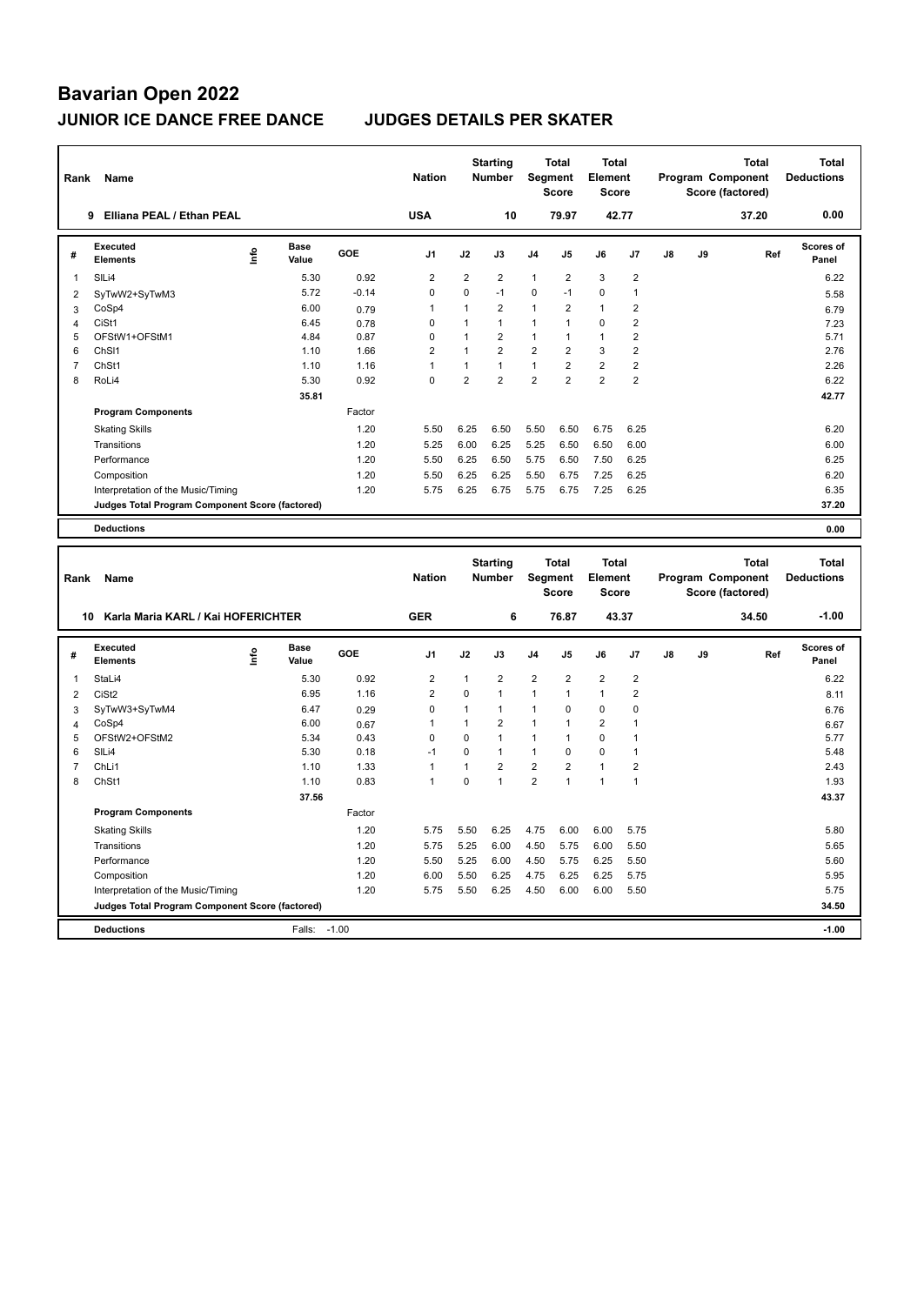| Rank                | Name                                            |      |                      |                 | <b>Nation</b>              |                            | <b>Starting</b><br><b>Number</b> | Segment           | <b>Total</b><br><b>Score</b> | <b>Total</b><br>Element<br><b>Score</b>        |                      |    |    | <b>Total</b><br>Program Component<br>Score (factored) |     | <b>Total</b><br><b>Deductions</b> |
|---------------------|-------------------------------------------------|------|----------------------|-----------------|----------------------------|----------------------------|----------------------------------|-------------------|------------------------------|------------------------------------------------|----------------------|----|----|-------------------------------------------------------|-----|-----------------------------------|
|                     | 11 Anita STRAUB / Andreas STRAUB                |      |                      |                 | <b>AUT</b>                 |                            | 4                                |                   | 70.95                        |                                                | 38.73                |    |    | 32.22                                                 |     | 0.00                              |
| #                   | Executed<br><b>Elements</b>                     | lnfo | <b>Base</b><br>Value | GOE             | J <sub>1</sub>             | J2                         | J3                               | J4                | J5                           | J6                                             | J7                   | J8 | J9 |                                                       | Ref | <b>Scores of</b><br>Panel         |
| $\mathbf{1}$        | CoSp2                                           |      | 4.50                 | 0.56            | $\mathbf{1}$               | $\mathbf{1}$               | $\overline{2}$                   | 1                 | 1                            | $\mathbf{1}$                                   | $\mathbf{1}$         |    |    |                                                       |     | 5.06                              |
| $\overline{c}$      | SILi4                                           |      | 5.30                 | 0.46            | $\mathbf{1}$               | 1                          | $\mathbf{1}$                     | 1                 | 1                            | $\mathbf{1}$                                   | 1                    |    |    |                                                       |     | 5.76                              |
| 3                   | OFStW1+OFStM1                                   |      | 4.84                 | 0.43            | $\mathbf{1}$               | 1                          | $\mathbf{1}$                     | 0                 | $\mathbf 0$                  | $\mathbf 0$                                    | $\overline{1}$       |    |    |                                                       |     | 5.27                              |
| $\overline{4}$      | SyTwW4+SyTwM4                                   |      | 6.84                 | 0.00            | $\mathbf 0$                | $\mathbf{1}$               | $\mathbf 0$                      | 0                 | $-1$                         | $\mathbf 0$                                    | $\pmb{0}$            |    |    |                                                       |     | 6.84                              |
| 5                   | DiSt1                                           |      | 6.45                 | 0.39            | $\mathbf 0$                | $\mathbf{1}$               | $\mathbf{1}$                     | 0                 | $\mathbf 0$                  | $\mathbf 0$                                    | $\mathbf{1}$         |    |    |                                                       |     | 6.84                              |
| 6                   | ChSt1                                           |      | 1.10                 | 0.83            | $\mathbf{1}$               | $\mathbf{1}$               | $\overline{2}$                   | 1                 | $\mathbf{1}$                 | $\mathbf{1}$                                   | $\mathbf{1}$         |    |    |                                                       |     | 1.93                              |
| $\overline{7}$      | RoLi3                                           |      | 4.55                 | 0.55            | $\mathbf{1}$               | $\overline{2}$             | $\overline{2}$                   | $\mathbf{1}$      | $\mathbf{1}$                 | $\mathbf 0$                                    | 1                    |    |    |                                                       |     | 5.10                              |
| 8                   | ChSp1                                           |      | 1.10                 | 0.83            | $\overline{1}$             | $\mathbf{1}$               | $\mathbf{1}$                     | 1                 | $\overline{2}$               | $\mathbf{1}$                                   | $\pmb{0}$            |    |    |                                                       |     | 1.93                              |
|                     |                                                 |      | 34.68                |                 |                            |                            |                                  |                   |                              |                                                |                      |    |    |                                                       |     | 38.73                             |
|                     | <b>Program Components</b>                       |      |                      | Factor          |                            |                            |                                  |                   |                              |                                                |                      |    |    |                                                       |     |                                   |
|                     | <b>Skating Skills</b>                           |      |                      | 1.20            | 5.25                       | 5.50                       | 6.25                             | 4.50              | 5.00                         | 6.00                                           | 5.50                 |    |    |                                                       |     | 5.45                              |
|                     | Transitions                                     |      |                      | 1.20            | 4.75                       | 5.25                       | 5.75                             | 4.50              | 5.00                         | 5.50                                           | 5.25                 |    |    |                                                       |     | 5.15                              |
|                     | Performance                                     |      |                      | 1.20            | 4.75                       | 5.25                       | 6.25                             | 4.75              | 5.25                         | 5.50                                           | 5.50                 |    |    |                                                       |     | 5.25                              |
|                     | Composition                                     |      |                      | 1.20            | 5.00                       | 5.50                       | 6.00                             | 4.75              | 5.50                         | 6.00                                           | 5.50                 |    |    |                                                       |     | 5.50                              |
|                     | Interpretation of the Music/Timing              |      |                      | 1.20            | 5.25                       | 5.50                       | 6.00                             | 4.75              | 5.50                         | 5.75                                           | 5.50                 |    |    |                                                       |     | 5.50                              |
|                     | Judges Total Program Component Score (factored) |      |                      |                 |                            |                            |                                  |                   |                              |                                                |                      |    |    |                                                       |     | 32.22                             |
|                     | <b>Deductions</b>                               |      |                      |                 |                            |                            |                                  |                   |                              |                                                |                      |    |    |                                                       |     | 0.00                              |
|                     |                                                 |      |                      |                 |                            |                            |                                  |                   |                              |                                                |                      |    |    |                                                       |     |                                   |
|                     |                                                 |      |                      |                 |                            |                            |                                  |                   |                              |                                                |                      |    |    |                                                       |     |                                   |
| Rank                | Name                                            |      |                      |                 | <b>Nation</b>              |                            | <b>Starting</b><br><b>Number</b> | Segment           | <b>Total</b><br><b>Score</b> | <b>Total</b><br><b>Element</b><br><b>Score</b> |                      |    |    | Total<br>Program Component<br>Score (factored)        |     | <b>Total</b><br><b>Deductions</b> |
|                     | 12 Lucie LAURIA / Antonin EMO                   |      |                      |                 | <b>FRA</b>                 |                            | 7                                |                   | 70.00                        |                                                | 36.80                |    |    | 34.20                                                 |     | $-1.00$                           |
|                     |                                                 |      |                      |                 |                            |                            |                                  |                   |                              |                                                |                      |    |    |                                                       |     |                                   |
| #                   | <b>Executed</b><br>Elements                     | Info | <b>Base</b><br>Value | <b>GOE</b>      | J <sub>1</sub>             | J2                         | J3                               | J4                | J5                           | J6                                             | J <sub>7</sub>       | J8 | J9 |                                                       | Ref | <b>Scores of</b><br>Panel         |
| 1                   |                                                 | F    |                      |                 | ÷                          |                            |                                  | ÷                 |                              |                                                | ł,                   |    |    |                                                       |     |                                   |
|                     | ChSI                                            |      | 0.00                 | 0.00            | $\overline{1}$             | $\overline{1}$             |                                  |                   |                              |                                                |                      |    |    |                                                       |     | 0.00                              |
| $\overline{2}$      | CiSt1                                           |      | 6.45                 | 0.39            |                            |                            | $\mathbf 0$                      | 0                 | $\pmb{0}$                    | $\mathbf 0$                                    | $\overline{2}$       |    |    |                                                       |     | 6.84                              |
| 3                   | OFStW1+OFStM1                                   |      | 4.84<br>5.34         | 0.14            | $\mathbf 0$<br>$\mathbf 0$ | $\mathbf 0$<br>$\mathbf 0$ | $\mathbf 0$<br>$-1$              | $\mathbf{1}$<br>0 | $\mathbf 0$<br>$\mathbf 0$   | $\mathbf 0$<br>$\mathbf 0$                     | $\mathbf{1}$<br>$-1$ |    |    |                                                       |     | 4.98                              |
| $\overline{4}$<br>5 | SyTwW2+SyTwM2<br>CoSp3                          |      | 5.25                 | $-0.14$<br>0.34 | $\mathbf 0$                | $\mathbf{1}$               | $\mathbf 0$                      | $\mathbf{1}$      | $\pmb{0}$                    | $\mathbf{1}$                                   | $\overline{2}$       |    |    |                                                       |     | 5.20<br>5.59                      |
| 6                   | ChSt1                                           |      | 1.10                 | 0.83            | $\mathbf{1}$               | $\mathbf{1}$               | $\mathbf{1}$                     | 1                 | $\mathbf 0$                  | $\mathbf{1}$                                   | $\mathbf{1}$         |    |    |                                                       |     | 1.93                              |
| $\overline{7}$      | SILi4+CuLi4                                     |      | 10.60                | 1.66            | 3                          | $\overline{1}$             | $\overline{2}$                   | 1                 | $\overline{2}$               | $\overline{2}$                                 | $\overline{2}$       |    |    |                                                       |     | 12.26                             |
|                     |                                                 |      | 33.58                |                 |                            |                            |                                  |                   |                              |                                                |                      |    |    |                                                       |     | 36.80                             |
|                     | <b>Program Components</b>                       |      |                      | Factor          |                            |                            |                                  |                   |                              |                                                |                      |    |    |                                                       |     |                                   |
|                     | <b>Skating Skills</b>                           |      |                      | 1.20            | 5.75                       | 5.75                       | 6.00                             | 4.50              | 5.75                         | 6.50                                           | 5.75                 |    |    |                                                       |     | 5.80                              |
|                     | Transitions                                     |      |                      | 1.20            | 5.50                       | 5.50                       | 5.75                             | 4.50              | 5.75                         | 6.25                                           | 5.50                 |    |    |                                                       |     | 5.60                              |
|                     | Performance                                     |      |                      | 1.20            | 5.25                       | 5.50                       | 5.75                             | 4.50              | 5.50                         | 6.25                                           | 5.75                 |    |    |                                                       |     | 5.55                              |
|                     | Composition                                     |      |                      | 1.20            | 5.75                       | 5.75                       | 6.00                             | 4.75              | 5.75                         | 6.25                                           | 6.00                 |    |    |                                                       |     | 5.85                              |
|                     | Interpretation of the Music/Timing              |      |                      | 1.20            | 5.75                       | 5.75                       | 5.75                             | 4.25              | 5.50                         | 6.50                                           | 5.75                 |    |    |                                                       |     | 5.70                              |
|                     | Judges Total Program Component Score (factored) |      |                      |                 |                            |                            |                                  |                   |                              |                                                |                      |    |    |                                                       |     | 34.20                             |

F Fall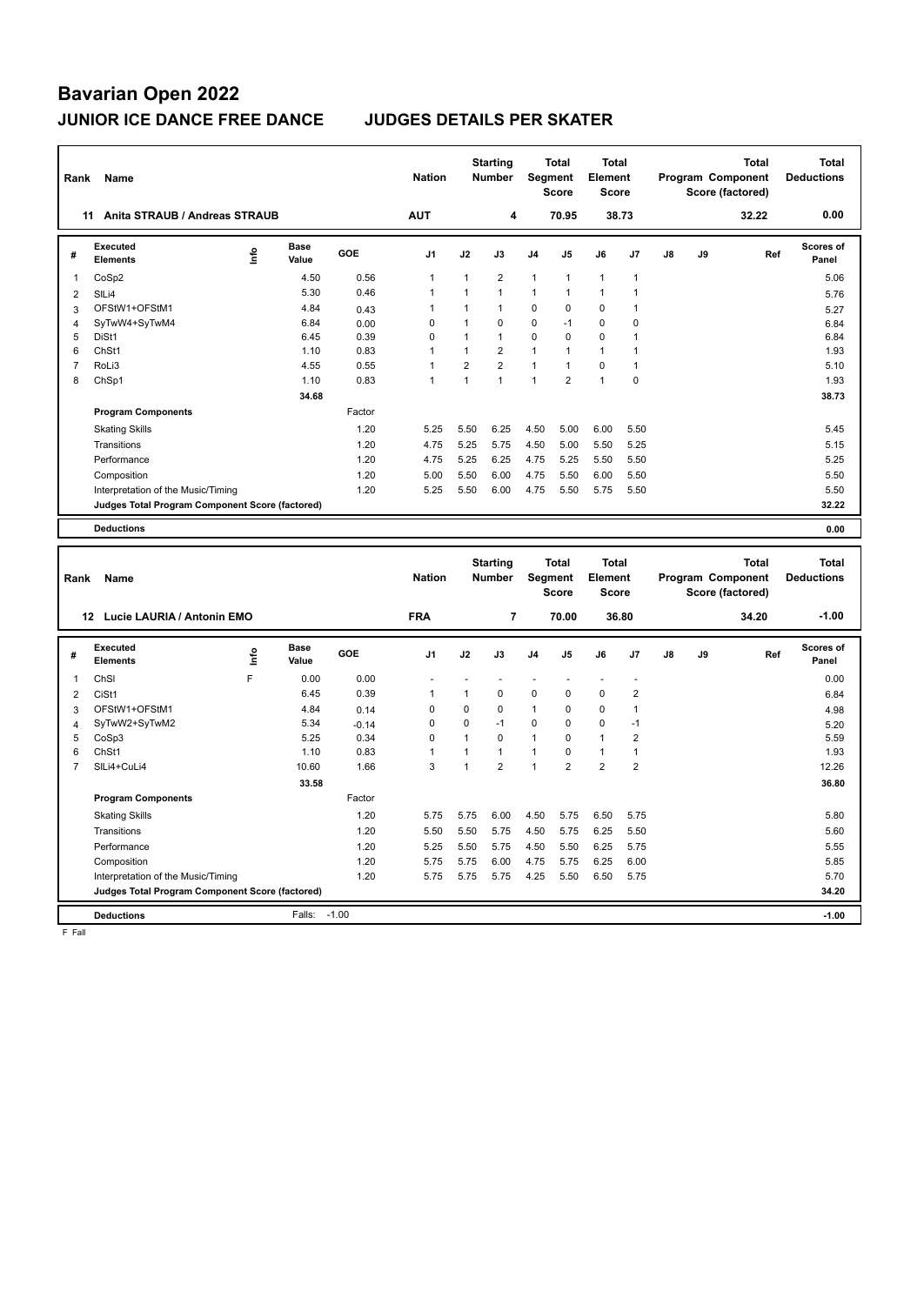| Rank           | Name                                            |                              |            | <b>Nation</b>  |                | <b>Starting</b><br><b>Number</b> |                | <b>Total</b><br>Segment<br><b>Score</b> | <b>Total</b><br>Element<br><b>Score</b> |                |                 |        | <b>Total</b><br>Program Component<br>Score (factored) | <b>Total</b><br><b>Deductions</b> |
|----------------|-------------------------------------------------|------------------------------|------------|----------------|----------------|----------------------------------|----------------|-----------------------------------------|-----------------------------------------|----------------|-----------------|--------|-------------------------------------------------------|-----------------------------------|
|                | Eliska ZAKOVA / Filip MENCL<br>13               |                              |            | <b>CZE</b>     |                | 3                                |                | 66.33                                   | 36.81                                   |                |                 |        | 29.52                                                 | 0.00                              |
| #              | <b>Executed</b><br><b>Elements</b>              | <b>Base</b><br>lnfo<br>Value | GOE        | J <sub>1</sub> | J2             | J3                               | J <sub>4</sub> | J <sub>5</sub>                          | J6                                      | J7             | $\mathsf{J}8$   | J9     | Ref                                                   | Scores of<br>Panel                |
| 1              | SyTwW4+SyTwM3                                   | 6.47                         | 0.29       | $\overline{1}$ | $\mathbf{1}$   | $\mathbf{1}$                     | 1              | $\mathbf 0$                             | $-1$                                    | $-1$           |                 |        |                                                       | 6.76                              |
| $\overline{2}$ | SILi4+RoLi4                                     | 10.60                        | 0.00       | $\mathbf{1}$   | $\overline{2}$ | $\Omega$                         | $-1$           | $\Omega$                                | $\Omega$                                | $-1$           |                 |        |                                                       | 10.60                             |
| 3              | OFStW1+OFStM1                                   | 4.84                         | $-0.43$    | $\Omega$       | $\mathbf{1}$   | $\Omega$                         | $-1$           | $-1$                                    | $-1$                                    | $-1$           |                 |        |                                                       | 4.41                              |
| $\overline{4}$ | CoSp4                                           | 6.00                         | $-0.11$    | $-1$           | $\Omega$       | $\overline{2}$                   | 0              | $-1$                                    | $\mathbf 0$                             | $\mathbf 0$    |                 |        |                                                       | 5.89                              |
| 5              | DiSt1                                           | 6.45                         | 0.00       | $\Omega$       | 1              | $\Omega$                         | $-1$           | 0                                       | $\Omega$                                | 0              |                 |        |                                                       | 6.45                              |
| 6              | ChS <sub>11</sub>                               | 1.10                         | 0.17       | $\mathbf{1}$   | 1              | $\Omega$                         | $\mathbf 0$    | $\Omega$                                | $\mathbf 0$                             | $\mathbf 0$    |                 |        |                                                       | 1.27                              |
| 7              | ChSt1                                           | 1.10                         | 0.33       | $\mathbf{1}$   | $\mathbf{1}$   | $\Omega$                         | $\Omega$       | $\Omega$                                | $\mathbf{1}$                            | $\Omega$       |                 |        |                                                       | 1.43                              |
|                |                                                 | 36.56                        |            |                |                |                                  |                |                                         |                                         |                |                 |        |                                                       | 36.81                             |
|                | <b>Program Components</b>                       |                              | Factor     |                |                |                                  |                |                                         |                                         |                |                 |        |                                                       |                                   |
|                | <b>Skating Skills</b>                           |                              | 1.20       | 4.75           | 5.50           | 5.50                             | 4.25           | 4.75                                    | 5.75                                    | 4.25           |                 |        |                                                       | 4.95                              |
|                | Transitions                                     |                              | 1.20       | 4.50           | 5.50           | 5.25                             | 4.00           | 4.25                                    | 5.25                                    | 4.00           |                 |        |                                                       | 4.65                              |
|                | Performance                                     |                              | 1.20       | 4.50           | 5.75           | 6.00                             | 4.25           | 4.25                                    | 5.50                                    | 4.25           |                 |        |                                                       | 4.85                              |
|                | Composition                                     |                              | 1.20       | 5.25           | 5.75           | 5.25                             | 4.25           | 4.50                                    | 5.75                                    | 4.50           |                 |        |                                                       | 5.05                              |
|                | Interpretation of the Music/Timing              |                              | 1.20       | 5.00           | 5.75           | 5.75                             | 4.50           | 4.50                                    | 5.75                                    | 4.25           |                 |        |                                                       | 5.10                              |
|                | Judges Total Program Component Score (factored) |                              |            |                |                |                                  |                |                                         |                                         |                |                 |        |                                                       | 29.52                             |
|                |                                                 |                              |            |                |                |                                  |                |                                         |                                         |                |                 |        |                                                       |                                   |
|                | <b>Deductions</b>                               |                              |            |                |                |                                  |                |                                         |                                         |                |                 |        |                                                       | 0.00                              |
|                |                                                 |                              |            |                |                |                                  |                |                                         |                                         |                |                 |        |                                                       |                                   |
| Rank           | Name                                            |                              |            | <b>Nation</b>  |                | <b>Starting</b><br><b>Number</b> |                | Total<br>Segment<br><b>Score</b>        | <b>Total</b><br>Element<br><b>Score</b> |                |                 |        | <b>Total</b><br>Program Component<br>Score (factored) | <b>Total</b><br><b>Deductions</b> |
|                | Hilda TAYLOR / Urho REINA<br>14                 |                              |            | <b>FIN</b>     |                | 1                                |                | 52.03                                   |                                         | 29.23          |                 |        | 22.80                                                 | 0.00                              |
|                | Executed                                        | <b>Base</b><br>$\circ$       | <b>COE</b> | м              | in.            | $\overline{12}$                  |                |                                         | 1e                                      | $\overline{ }$ | $\overline{10}$ | $\sim$ | $D - E$                                               | Scores of                         |

|   | Hilda TAYLOR / Urho REINA<br>14                 |      |                      |            | <b>FIN</b>     |          | 1        |                | 52.03          |             | 29.23          |    |    | 22.80 | 0.00                      |
|---|-------------------------------------------------|------|----------------------|------------|----------------|----------|----------|----------------|----------------|-------------|----------------|----|----|-------|---------------------------|
| # | Executed<br><b>Elements</b>                     | lnfo | <b>Base</b><br>Value | <b>GOE</b> | J <sub>1</sub> | J2       | J3       | J <sub>4</sub> | J <sub>5</sub> | J6          | J <sub>7</sub> | J8 | J9 | Ref   | <b>Scores of</b><br>Panel |
|   | CoSp4                                           |      | 6.00                 | 0.11       | 0              | 0        | 1        | 1              | 0              | $\mathbf 0$ | 0              |    |    |       | 6.11                      |
| 2 | SeSt1                                           |      | 6.45                 | $-0.97$    | 0              | 0        | $-1$     | $-2$           | $-1$           | $-2$        | $-1$           |    |    |       | 5.48                      |
| 3 | OFStW1+OFStM1                                   |      | 4.84                 | $-0.87$    | $-1$           | $\Omega$ | $-1$     | $-1$           | $-2$           | $-1$        | $-2$           |    |    |       | 3.97                      |
| 4 | ChSp1                                           |      | 1.10                 | 0.00       | 1              | 0        | $\Omega$ | 0              | 0              | 0           | $-1$           |    |    |       | 1.10                      |
| 5 | CuLi3                                           |      | 4.55                 | 0.09       | 0              | 0        | 1        | 0              |                | 0           | $-1$           |    |    |       | 4.64                      |
| 6 | SyTwW2+SyTwM1                                   |      | 5.09                 | $-1.31$    | $-2$           | $-1$     | $-2$     | $-2$           | $-2$           | $-1$        | $-2$           |    |    |       | 3.78                      |
|   | ChSt1                                           |      | 1.10                 | 0.00       | 0              | 0        | 0        | 0              | 0              | 0           | 0              |    |    |       | 1.10                      |
| 8 | RoLi1                                           |      | 3.05                 | 0.00       | $\overline{1}$ | 0        | $\Omega$ | 0              | $\Omega$       | $\mathbf 0$ | $-1$           |    |    |       | 3.05                      |
|   |                                                 |      | 32.18                |            |                |          |          |                |                |             |                |    |    |       | 29.23                     |
|   | <b>Program Components</b>                       |      |                      | Factor     |                |          |          |                |                |             |                |    |    |       |                           |
|   | <b>Skating Skills</b>                           |      |                      | 1.20       | 3.50           | 4.00     | 4.75     | 3.50           | 3.75           | 4.75        | 3.50           |    |    |       | 3.90                      |
|   | Transitions                                     |      |                      | 1.20       | 3.25           | 3.75     | 4.50     | 3.25           | 3.50           | 4.50        | 3.00           |    |    |       | 3.65                      |
|   | Performance                                     |      |                      | 1.20       | 3.25           | 4.00     | 4.75     | 3.00           | 3.25           | 4.50        | 3.50           |    |    |       | 3.70                      |
|   | Composition                                     |      |                      | 1.20       | 3.75           | 4.25     | 4.50     | 3.25           | 3.50           | 4.75        | 3.75           |    |    |       | 3.95                      |
|   | Interpretation of the Music/Timing              |      |                      | 1.20       | 3.50           | 4.25     | 4.75     | 3.00           | 3.50           | 4.50        | 3.25           |    |    |       | 3.80                      |
|   | Judges Total Program Component Score (factored) |      |                      |            |                |          |          |                |                |             |                |    |    |       | 22.80                     |
|   | <b>Deductions</b>                               |      |                      |            |                |          |          |                |                |             |                |    |    |       | 0.00                      |